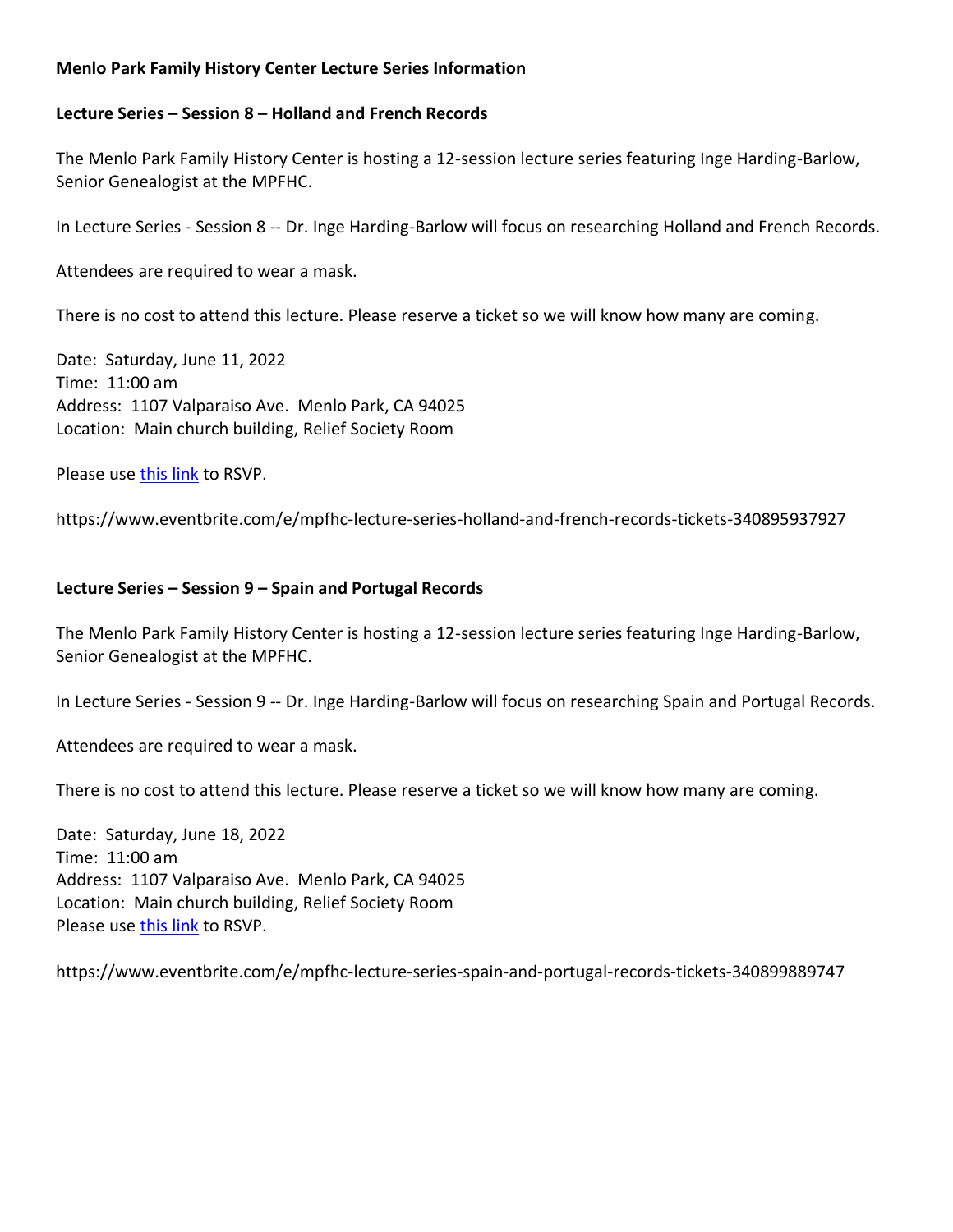### **Lecture Series – Session 10 – German Records**

The Menlo Park Family History Center is hosting a 12-session lecture series featuring Inge Harding-Barlow, Senior Genealogist at the MPFHC.

In Lecture Series - Session 10 -- Dr. Inge Harding-Barlow will focus on researching German Records.

Attendees are required to wear a mask.

There is no cost to attend this lecture. Please reserve a ticket so we will know how many are coming.

Date: Saturday, June 25, 2022 Time: 11:00 am Address: 1107 Valparaiso Ave. Menlo Park, CA 94025 Location: Main church building, Relief Society Room

Please us[e this link](https://www.eventbrite.com/e/mpfhc-lecture-series-germany-records-tickets-340904423307) to RSVP.

https://www.eventbrite.com/e/mpfhc-lecture-series-germany-records-tickets-340904423307

#### **Lecture Series – Session 11 – Austria and Hungary Records**

The Menlo Park Family History Center is hosting a 12-session lecture series featuring Inge Harding-Barlow, Senior Genealogist at the MPFHC.

In Lecture Series - Session 11 -- Dr. Inge Harding-Barlow will focus on researching Austria and Hungary Records.

Attendees are required to wear a mask.

There is no cost to attend this lecture. Please reserve a ticket so we will know how many are coming.

Date: Saturday, July 9, 2022 Time: 11:00 am Address: 1107 Valparaiso Ave. Menlo Park, CA 94025 Location: Main church building, Relief Society Room

Please us[e this link](https://www.eventbrite.com/e/mpfhc-lecture-series-austria-and-hungary-records-tickets-340905035137) to RSVP.

https://www.eventbrite.com/e/mpfhc-lecture-series-austria-and-hungary-records-tickets-340905035137